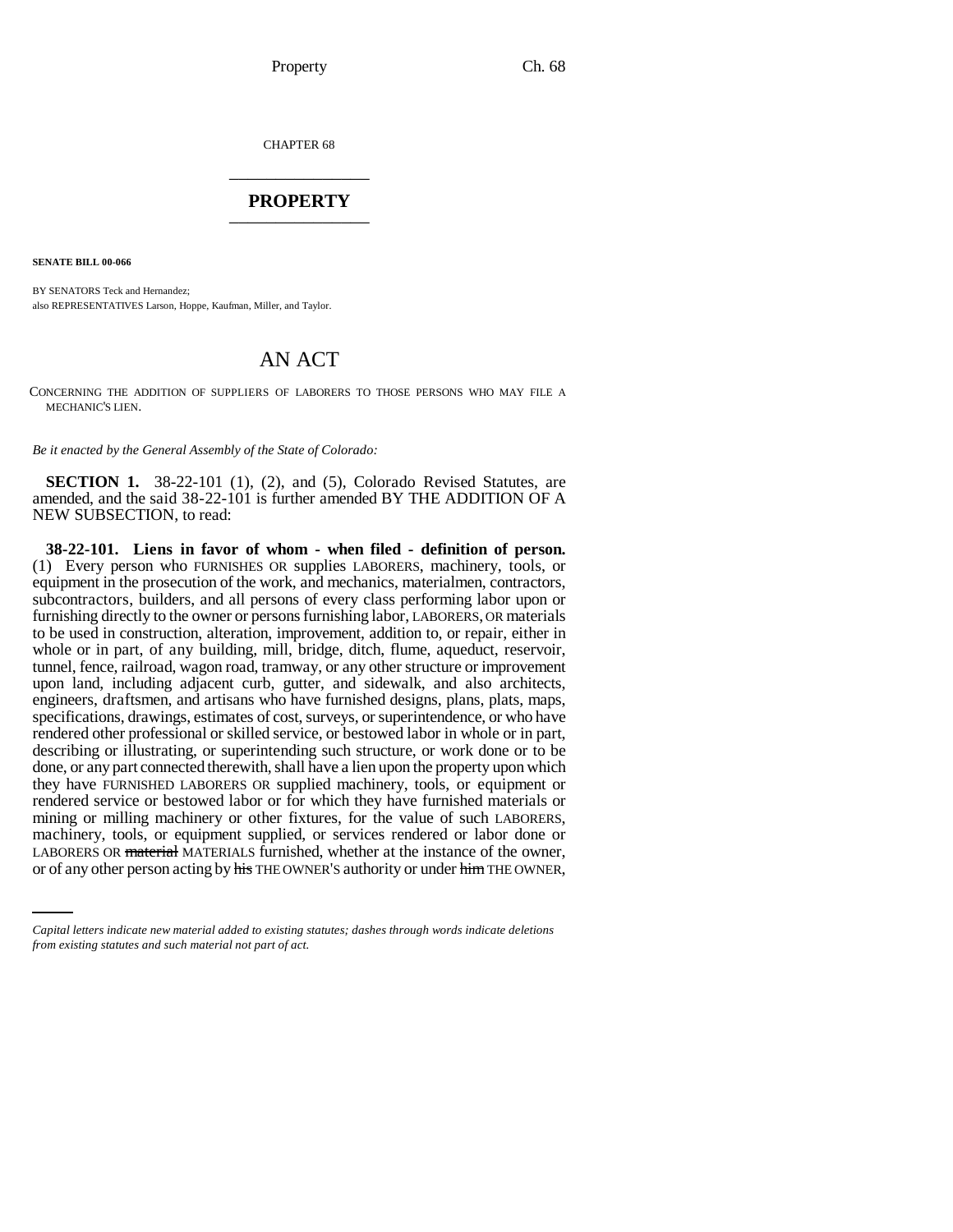as agent, contractor, or otherwise for the LABORERS, machinery, tools, or equipment supplied, or work or labor done or services rendered or LABORERS OR materials furnished by each, respectively, whether supplied or done or furnished or rendered at the instance of the owner of the building or other improvement, or his THE OWNER'S agent; and every contractor, architect, engineer, subcontractor, builder, agent, or other person having charge of the construction, alteration, addition to, or repair, either in whole or in part, of said building or other improvement shall be held to be the agent of the owner for the purposes of this article.

(2) In case of a contract for the work, between the reputed owner and a contractor, the lien shall extend to the entire contract price, and such contract shall operate as a lien in favor of all persons performing labor or services or furnishing LABORERS OR materials under contract, express or implied, with said contractor, to the extent of the whole contract price; and after all such liens are satisfied, then as a lien for any balance of such contract price in favor of the contractor.

(5) All claimants who establish the right to a lien or claim under any of the provisions of this article shall be entitled to receive interest on any such lien or claim at the rate provided for under the terms of any contract or agreement under which the LABORERS WERE FURNISHED OR THE labor or material was supplied or, in the absence of an agreed rate, at the rate of twelve percent per annum.

(6) FOR PURPOSES OF THIS ARTICLE, "PERSON" MEANS A NATURAL PERSON, FIRM, ASSOCIATION, CORPORATION, OR OTHER LEGAL ENTITY; EXCEPT THAT IT SHALL NOT INCLUDE A LABOR ORGANIZATION AS DEFINED IN SECTION 24-34-401 (6), C.R.S.

**SECTION 2.** 38-22-102 (3), the introductory portion to 38-22-102 (3.5), and 38-22-102 (3.5) (b), (4), (6), and (7), Colorado Revised Statutes, are amended to read:

**38-22-102. Payments - effect.** (3) As to all liens, except those of principal contractors, the whole contract price shall be payable in money, and shall not be diminished by any prior or subsequent indebtedness, offset, or counterclaim in favor of the reputed owner and against the principal contractor, and no alteration of such contract shall affect any lien acquired under the provisions of this article. In case such contracts and alterations thereof do not conform substantially to the provisions of this section, the labor done and LABORERS OR materials furnished by all persons other than the principal contractor shall be deemed to have been done and furnished at the personal instance and request of the person who contracted with the principal contractor, they shall have a lien for the value thereof.

(3.5) Any provisions of this section to the contrary notwithstanding, it shall be an affirmative defense in any action to enforce a lien pursuant to this article that the owner or some person acting on his THE OWNER'S behalf has paid an amount sufficient to satisfy the contractual and legal obligations of the owner, including the initial purchase price or contract amount plus any additions or change orders, to the principal contractor or any subcontractor for the purpose of payment to the subcontractors or suppliers of LABORERS, materials, or services to the job, when:

(b) The property is a residence constructed by the owner or under a contract entered into by the owner prior to its occupancy as his THE OWNER'S primary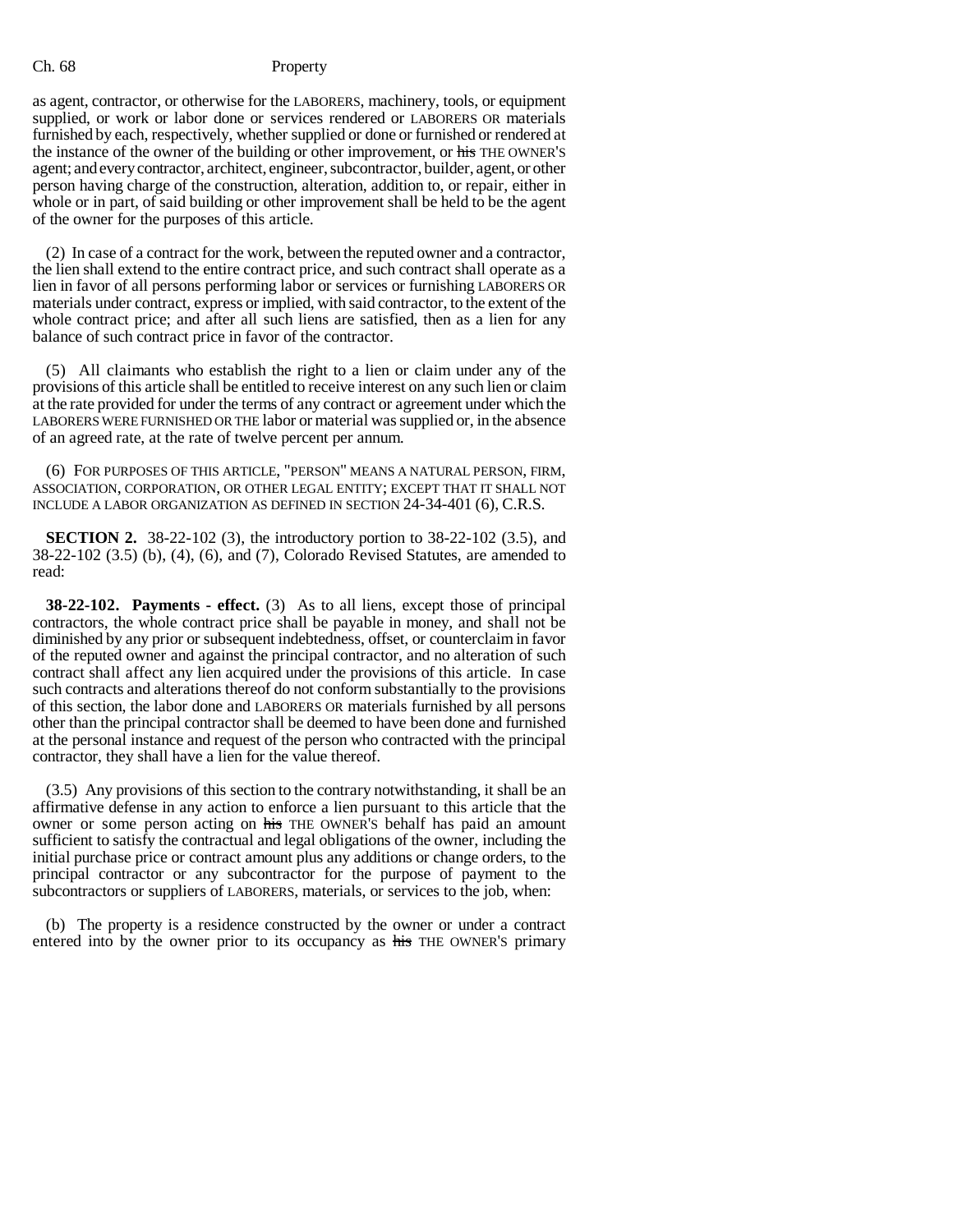# residence; or

(4) Any of the persons mentioned in section 38-22-101, except a principal contractor, at any time may give to the owner, or reputed owner, or to his THE superintendent of construction, agent, architect, or to the financing institution or other person disbursing construction funds, a written notice that they have performed labor or furnished LABORERS OR materials or both to or for a principal contractor, or any person acting by authority of the owner or reputed owner, or that they have agreed to and will do so, stating in general terms the kind of labor, LABORERS, or materials and the name of the person to or for whom the same was or is to be done, or performed, or both, and the estimated or agreed amount in value, as near as may be, of that already done or furnished, or both, and also of the whole agreed to be done or furnished, or both.

(6) Upon such notice being given, it is the duty of the person who contracted with the principal contractor to withhold from such principal contractor, or from any other person acting under such owner or reputed owner, and to whom, by said notice, the said labor, LABORERS, or materials,  $\sigma r$  both, have been furnished or agreed to be furnished, sufficient money due or that may become due to said principal contractor, or other persons, to satisfy such claim and any lien that may be filed therefor for record under this article, including reasonable costs provided for in this article.

(7) The payment of any such lien, which has been acknowledged by such principal contractor, or other person acting under such owner or reputed owner in writing to be correct, or which has been established by judicial determination, shall be taken and allowed as an offset against any moneys which may be due from the owner, or reputed owner to such principal contractor, or the person for whom such work and labor was performed OR FURNISHED.

**SECTION 3.** 38-22-103 (2) and (4), Colorado Revised Statutes, are amended to read:

**38-22-103. Attaching of lien - enforcement.** (2) When the lien is for work done or LABOR OR material furnished for any entire structure, erection, or improvement, such lien shall attach to such building, erection, or improvement for or upon which the work was done, OR LABORERS or materials furnished in preference to any prior lien or encumbrance, or mortgage upon the land upon which the same is erected or put, and any person enforcing such lien may have such building, erection, or improvement sold under execution and the purchaser at any such sale may remove the same within thirty days after such sale.

(4) Whenever any person furnishes any LABORERS OR materials or performs any labor,  $\sigma r$  both, for the erection, construction, addition to, alteration, or repair of two or more buildings, structures, or other improvements, when they are built and constructed by the same person and under the same contract, it is lawful for the person so furnishing such LABORERS OR materials or performing such labor to divide and apportion the same among the buildings, structures, or other improvements in proportion to the value of the LABORERS OR materials furnished for and the labor performed upon or for each of said buildings, structures, or other improvements and to file with his OR HER lien claim therefor a statement of the amount so apportioned to each building, structure, or other improvement. This lien claim when so filed may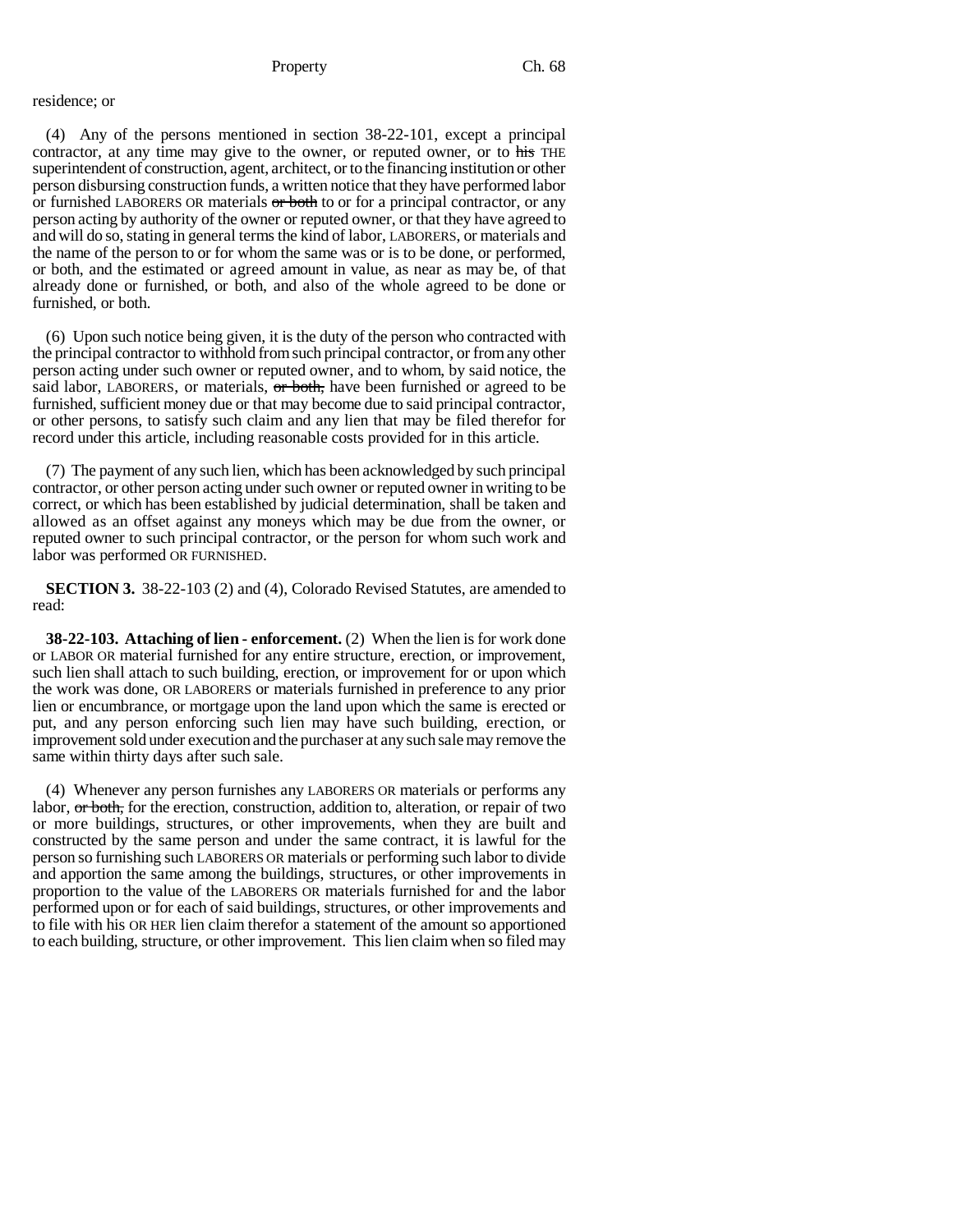be enforced under the provisions of this article in the same manner as if said LABORERS OR materials had been furnished and labor performed for each of said buildings, structures, or other improvements separately; but if the cost or value of such labor, and LABORERS, OR materials or either, cannot be readily and definitely divided and apportioned among the several buildings, structures, or other improvements, then one lien claim may be made, established, and enforced against all such buildings, structures, or other improvements, together with the ground upon which the same may be situated, and in such case for the purposes of this article, all such buildings, structures, and improvements shall be deemed one building, structure, or improvement, and the land on which the same are situated as one tract of land.

# **SECTION 4.** 38-22-104, Colorado Revised Statutes, is amended to read:

**38-22-104. Lien on mining property.** The provisions of this article shall apply to all persons who do work or furnish LABORERS OR materials, or mining, milling, or other machinery or other fixtures, as provided in section 38-22-101, for the working, preservation, prospecting, or development of any mine, lode, or mining claim or deposit yielding metals or minerals of any kind, or for the working, preservation, or development of any such mine, lode, or deposit, in search of any such metals or minerals; and to all persons who do work upon or furnish LABORERS OR materials, mining, milling, and other machinery or other fixtures, as provided in section 38-22-101, upon, in, or for any shaft, tunnel, mill, or tunnel site, incline, adit, drift, or any draining or other improvement of or upon any such mine, lode, deposit, or tunnel site; and to every miner or other person who does work upon or furnishes any LABORERS, coal, power, provisions, timber, powder, rope, nails, candles, fuse, caps, rails, spikes, or iron, or other materials whatever, as provided in section 38-22-101, upon any mine, lode, deposit, mill, or tunnel site. But when two or more lodes, mines, or deposits owned or claimed by the same person are worked through a common shaft, tunnel, incline, adit, drift, or other excavation, then all the mines, mining claims, lodes, deposits, and tunnel and mill sites so owned and worked or developed, for the purpose of this article shall be deemed one mine. This section is not applicable to the owner of any mine, lode, mining claim, deposit, mill, or tunnel where the work or labor has been performed for or the LABORERS OR materials furnished to a lessee.

### **SECTION 5.** 38-22-105 (2), Colorado Revised Statutes, is amended to read:

**38-22-105. Property subject to lien - notice.** (2) Such interest so owned or claimed shall be subject to any lien given by the provisions of this article, unless such owner or person within five days after he has obtained OBTAINING notice of the erection, construction, alteration, removal, addition, repair, or other improvement, gives notice that his OR HER interests shall not be subject to any lien for the same by serving a written or printed notice to that effect, personally, upon all persons performing labor or furnishing skill LABORERS, materials, machinery, or other fixtures therefor, or within five days after he has obtained the notice aforesaid SUCH OWNER OR PERSON HAS OBTAINED NOTICE OF THE ERECTION, CONSTRUCTION, ALTERATION, REMOVAL, ADDITION, REPAIR, OR OTHER IMPROVEMENT, or notice of the intended erection, construction, alteration, removal, addition, repair, or other improvement gives such notice by posting and keeping posted a written or printed notice to the effect aforesaid, in some conspicuous place upon said land or upon the building or other improvements situate thereon.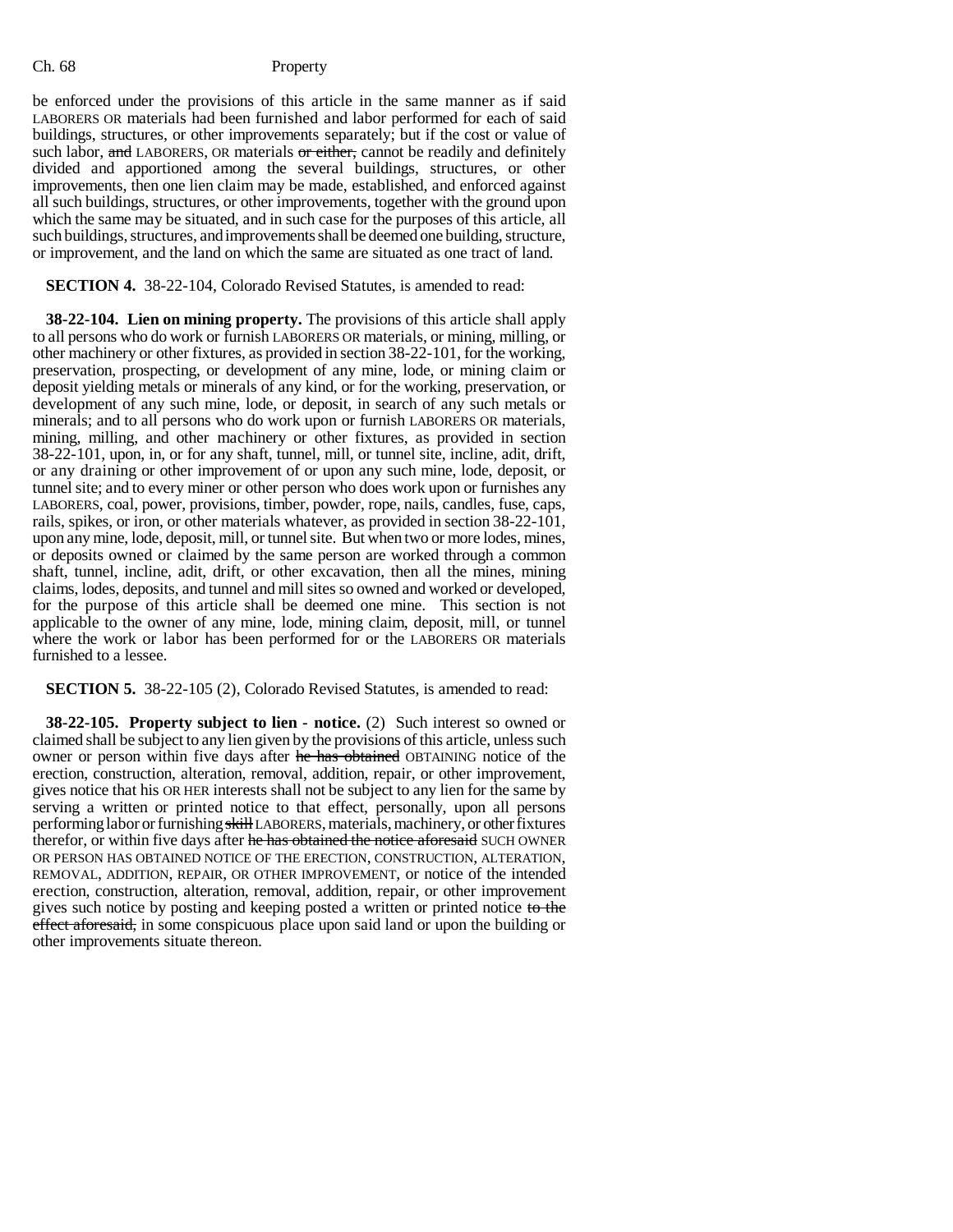Property Ch. 68

**SECTION 6.** 38-22-105.5 (2), Colorado Revised Statutes, is amended to read:

**38-22-105.5. Notice of lien law.** (2) The notice shall be in at least ten-point bold-faced type, if printed, or in capital letters, if typewritten, shall identify the contractor by name and address, and shall state substantially as follows:

"**IMPORTANT NOTICE TO OWNERS:** UNDER COLORADO LAW, SUPPLIERS, SUBCONTRACTORS, OR OTHER PERSONS FURNISHING LABORERS OR PROVIDING LABOR OR MATERIALS FOR WORK ON YOUR RESIDENTIAL PROPERTY MAY HAVE A RIGHT TO COLLECT THEIR MONEY FROM YOU BY FILING A LIEN AGAINST YOUR PROPERTY. A LIEN CAN BE FILED AGAINST YOUR RESIDENCE WHEN A SUPPLIER, SUBCONTRACTOR, OR OTHER PERSON IS NOT PAID BY YOUR CONTRACTOR FOR HIS SUCH LABORERS, LABOR, OR MATERIALS. HOWEVER, IN ACCORDANCE WITH THE COLORADO GENERAL MECHANICS' LIEN LAW, SECTIONS 38-22-102 (3.5) AND 38-22-113 (4), COLORADO REVISED STATUTES, YOU HAVE AN AFFIRMATIVE DEFENSE IN ANY ACTION TO ENFORCE A LIEN IF YOU OR SOME PERSON ACTING ON YOUR BEHALF HAS PAID YOUR CONTRACTOR AND SATISFIED YOUR LEGAL OBLIGATIONS.

YOU MAY ALSO WANT TO DISCUSS WITH YOUR CONTRACTOR, YOUR ATTORNEY, OR YOUR LENDER POSSIBLE PRECAUTIONS, INCLUDING THE USE OF LIEN WAIVERS OR REQUIRING THAT EVERY CHECK ISSUED BY YOU OR ON YOUR BEHALF IS MADE PAYABLE TO THE CONTRACTOR, THE SUBCONTRACTOR, AND THE SUPPLIER FOR AVOIDING DOUBLE PAYMENTS IF YOUR PROPERTY DOES NOT SATISFY THE REQUIREMENTS OF SECTIONS 38-22-102 (3.5) AND 38-22-113 (4), COLORADO REVISED STATUTES.

YOU SHOULD TAKE WHATEVER STEPS NECESSARY TO PROTECT YOUR PROPERTY."

**SECTION 7.** The introductory portion to 38-22-108 (1) and 38-22-108 (1) (b) and (1) (c), Colorado Revised Statutes, are amended to read:

**38-22-108. Rank of liens.** (1) Every person given a lien by this article whose contract, either express or implied, is with the owner or reputed owner or his OWNER'S agent or other representative, is a principal contractor and all others are subcontractors; and in every case in which different liens are claimed against the same property, the rank of each lien, or class of liens, as between the different lien claimants, shall be declared and ordered to be satisfied in the decree or judgment in the following order named:

(b) The liens of all other subcontractors and of all materialmen whose claims are either entirely or principally for LABORERS, materials, machinery, or other fixtures, furnished either as principal CONTRACTORS or subcontractors;

(c) The liens of all other principal contractors and all funds MONEYS realized in any actions for the satisfaction of liens against the same improvements or structures shall be paid out in the order above designated.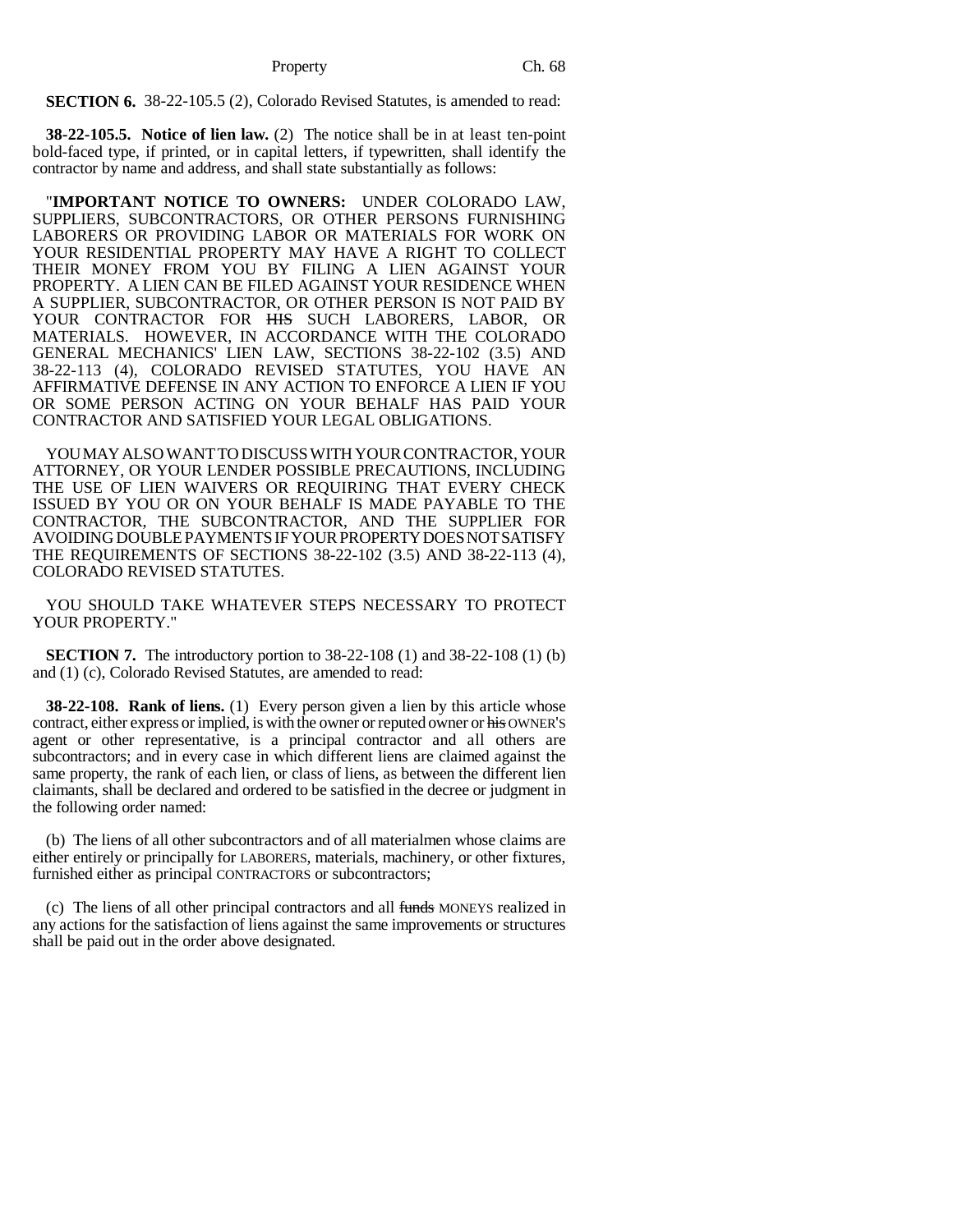**SECTION 8.** The introductory portion to 38-22-109 (1) and 38-22-109 (1) (b), (3), (4), (5), (7), and (11), Colorado Revised Statutes, are amended to read:

**38-22-109. Lien statement.** (1) Any person wishing to avail himself of USE the provisions of this article shall file for record, in the office of the county clerk and recorder of the county wherein the property, or the principal part thereof, to be affected by the lien is situated, a statement containing:

(b) The name of the person claiming the lien, the name of the person who furnished the material LABORERS OR MATERIALS or performed the labor for which the lien is claimed, and the name of the contractor when the lien is claimed by a subcontractor or by the assignee of a subcontractor, or, in case the name of such contractor is not known to a lien claimant, a statement to that effect;

(3) In order to preserve any lien for work performed or LABORERS OR materials furnished, there must be a notice of intent to file a lien statement served upon the owner or reputed owner of the property or his THE OWNER'S agent and the principal or prime contractor or his OR HER agent at least ten days before the time of filing the lien statement with the county clerk and recorder. Such notice of intent shall be served by personal service or by registered or certified mail, return receipt requested, addressed to the last known address of such persons, and an affidavit of such service or mailing at least ten days before filing of the lien statement with the county clerk and recorder shall be filed for record with said statement and shall constitute proof of such service.

(4) All such lien statements claimed for labor and work by the day or piece, but without furnishing material LABORERS OR MATERIALS therefor, must be filed for record after the last labor for which the lien claimed has been performed and at any time before the expiration of two months next after the completion of the building, structure, or other improvement.

(5) Except as provided in subsections (10) and (11) of this section, the lien statements of all other lien claimants must be filed for record at any time before the expiration of four months after the day on which the last labor was IS performed or the last material LABORERS OR MATERIALS ARE furnished by such lien claimant.

(7) No trivial imperfection in or omission from the said work or in the construction of any building, improvement, or structure, or of the alteration, addition to, or repair thereof, shall be deemed a lack of completion, nor shall such imperfection or omission prevent the filing of any lien statement or filing of or giving notice, nor postpone the running of any time limit within which any lien statement shall be filed for record or served upon the owner or reputed owner of the property or his SUCH OWNER'S agent and the principal or prime contractor or his OR HER agent, or within which any notice shall be given. For the purposes of this section, abandonment of all labor, work, services, and furnishing of LABORERS OR materials under any unfinished contract or upon any unfinished building, improvement, or structure, or the alteration, addition to, or repair thereof, shall be deemed equivalent to a completion thereof. For the purposes of this section, "abandonment" means discontinuance of all labor, work, services, and furnishing of LABORERS OR materials for a three-month period.

(11) Upon termination of agreement to provide labor, LABORERS, or materials, the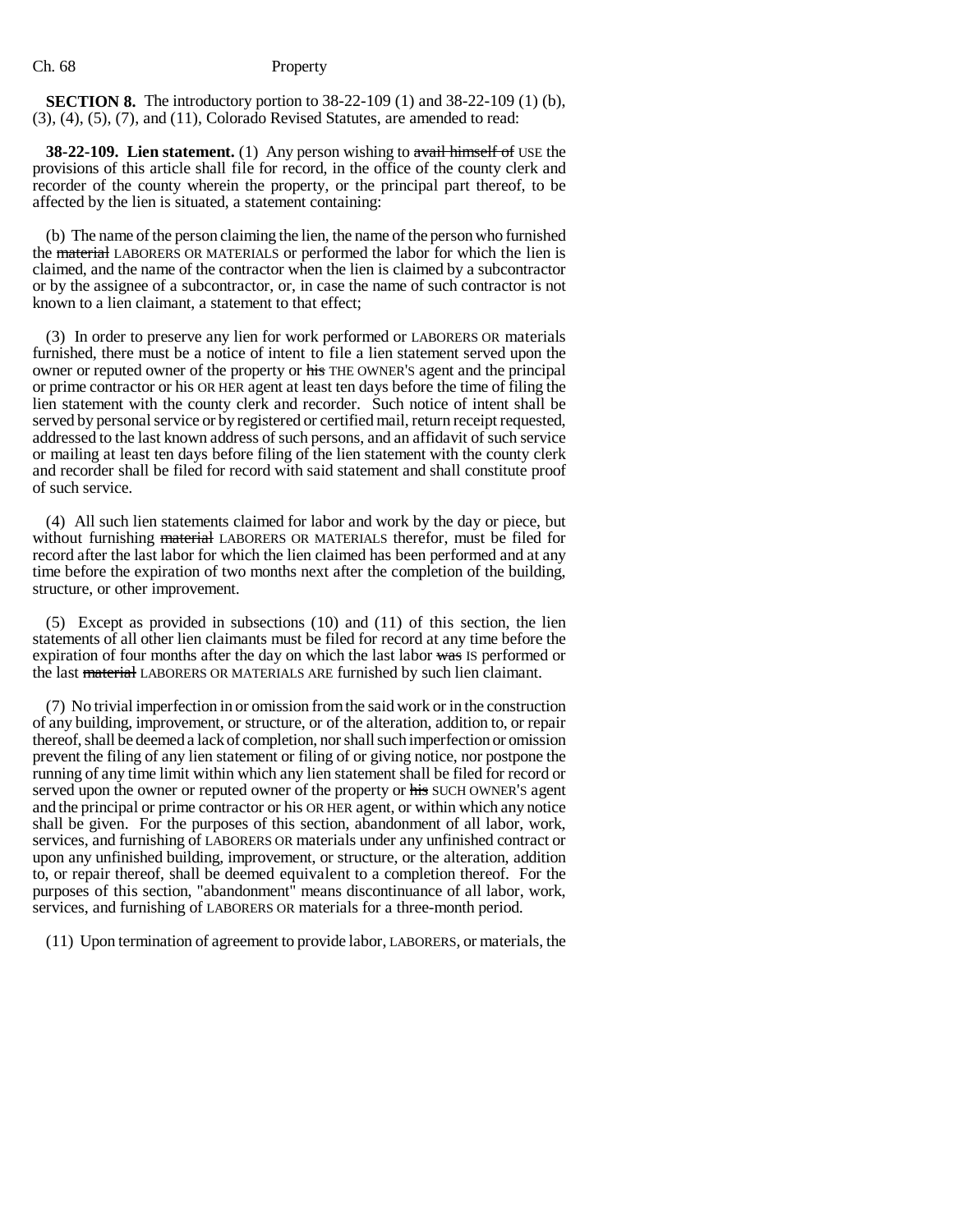#### Property Ch. 68

owner, or someone in his SUCH OWNER's behalf, may demand from the person filing said notice a termination of said notice, which termination shall identify the properties upon which labor has not been performed or to which LABORERS OR materials have not been furnished and as to which said notice is terminated. Upon the filing of said termination in the office of the county clerk and recorder in the county wherein said property is situated, such notice no longer constitutes notice as provided in subsection (10) of this section as to the property described in said termination.

**SECTION 9.** 38-22-110, Colorado Revised Statutes, is amended to read:

**38-22-110. Action commenced within six months.** No lien claimed by virtue of this article, as against the owner of the property or as against one primarily liable for the debt upon which the lien is based or as against anyone who is neither the owner of the property nor one primarily liable for such debt, shall hold the property longer than six months after the last work or labor is performed, OR LABORERS or materials ARE furnished, or after the completion of the building, structure, or other improvement, or the completion of the alteration, addition to, or repair thereof, as prescribed in section 38-22-109, unless an action has been commenced within that time to enforce the same, and unless also a notice stating that such action has been commenced is filed for record within that time in the office of the county clerk and recorder of the county in which said property is situate. Where two or more liens are claimed of record against the same property, the commencement of any action and the filing of the notice of the commencement of such action within that time by any one or more of such lien claimants in which action all the lien claimants as appear of record are made parties, either plaintiff or defendant shall be sufficient.

**SECTION 10.** The introductory portion to 38-22-113 (4), Colorado Revised Statutes, is amended to read:

**38-22-113. Hearing - judgment - summons - defense.** (4) In such proceedings, it shall be an affirmative defense that the owner or some person acting on his THE OWNER'S behalf has paid an amount sufficient to satisfy the contractual and legal obligations of the owner, including the initial purchase price or contract amount plus any additions or change orders, to the principal contractor or any subcontractor for the purpose of payment to the subcontractors or suppliers of LABORERS OR materials or services to the job, when:

**SECTION 11.** 38-22-122, Colorado Revised Statutes, is amended to read:

**38-22-122. Lien under two contracts - effect.** In case the act of doing such work or of furnishing such LABORERS OR materials is continuous, said lien shall attach as in other cases, even though such work is done or LABORERS OR materials have been furnished under two or more contracts between the same parties.

**SECTION 12.** 38-22-126 (3) and (6), Colorado Revised Statutes, are amended to read:

**38-22-126. Disburser - notice - duty of owner and disburser.** (3) It is the duty of any person upon ordering or contracting for any labor, services, machinery, tools, equipment, LABORERS, or materials to be used as provided in section 38-22-101, upon demand of the person from whom he OR SHE is so ordering or with whom he OR SHE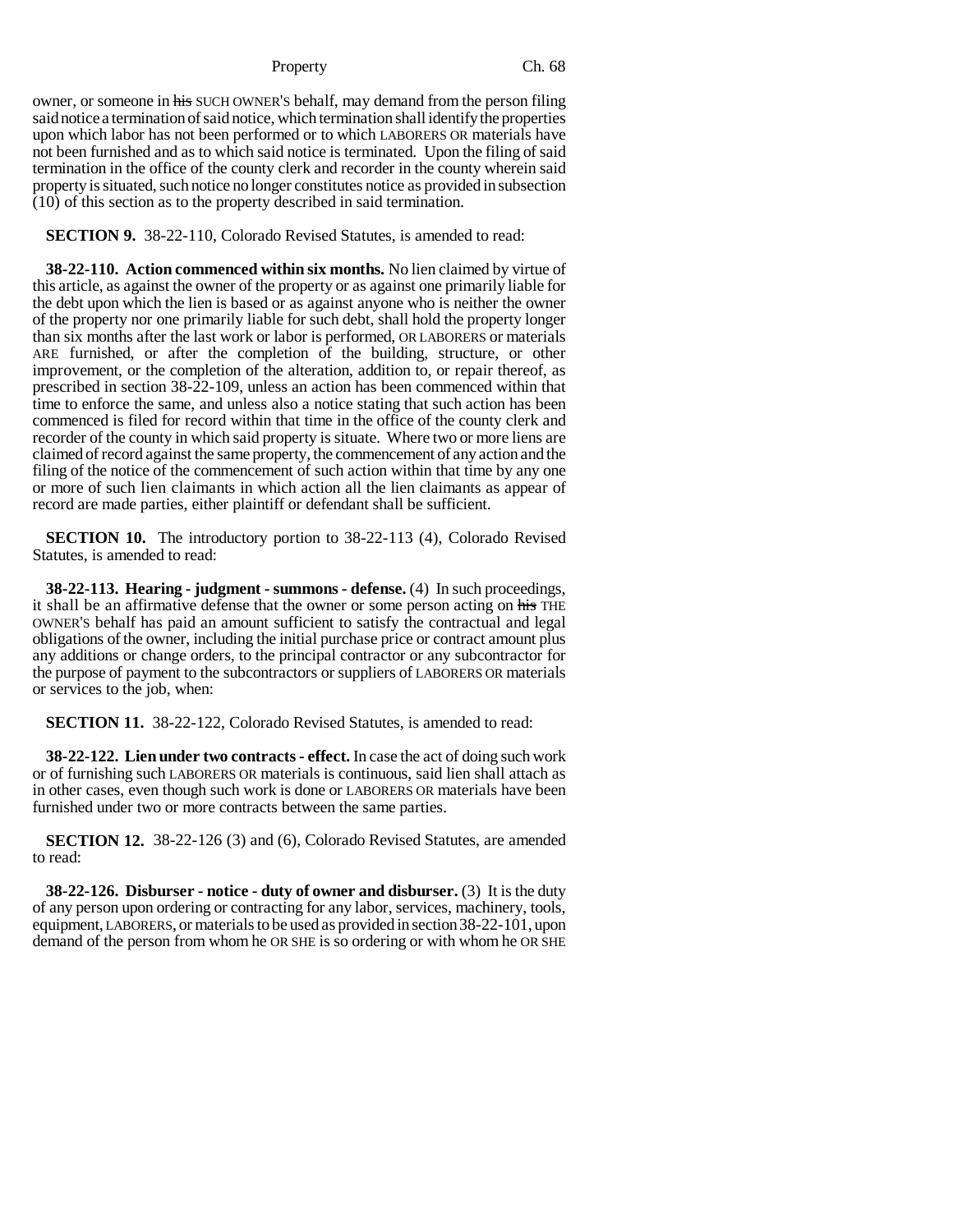is so contracting, to furnish to such person a statement of the names, addresses, and telephone numbers of the owner or reputed owner of the land to be improved, the principal contractor, if any, and the disburser, if any, as defined in subsection (1) of this section, together with a legal description or the address, if any, of the land to be improved.

(6) Upon such notice being received by the disburser, it is the duty of the disburser, before disbursing any funds to the person designated in said notice with whom said claimant has contracted, to ascertain the amount due to the claimant on any disbursement date, and to pay such amount directly to the claimant out of any undisbursed funds available for and due to said person designated in said notice on such date; except that any amounts actually paid by the disburser to others for labor, services, machinery, tools, equipment, and material LABORERS OR MATERIALS performed, supplied, or furnished for such structure or improvement which THAT are chargeable to said person designated in said notice shall not be deemed available for said person designated in said notice; and further except that if the amount claimed by said claimant is disputed by said person designated in said notice, the disburser may impound such amount until the amount due is settled by agreement or final judicial determination.

**SECTION 13.** 38-22-127 (1) and (2), Colorado Revised Statutes, are amended to read:

**38-22-127. Moneys for lien claims made trust funds - disbursements penalty.** (1) All funds disbursed to any contractor or subcontractor under any building, construction, or remodeling contract or on any construction project shall be held in trust for the payment of the subcontractors, LABORER OR material suppliers, or laborers who have furnished LABORERS, materials, services, or labor, who have a lien, or may have a lien, against the property, or who claim, or may claim, against a principal and surety under the provisions of this article and for which such disbursement was made.

(2) This section shall not be construed so as to require any such contractor or subcontractor to hold in trust any funds which have been disbursed to him OR HER for any subcontractor, LABORER OR material supplier, or laborer who claims a lien against the property or claims against a principal and surety who has furnished a bond under the provisions of this article if such contractor or subcontractor has a good faith belief that such lien or claim is not valid or if such contractor or subcontractor, in good faith, claims a setoff, to the extent of such setoff.

**SECTION 14.** 38-22-129 (1), Colorado Revised Statutes, is amended to read:

**38-22-129. Principal contractor may provide bond prior to commencement of work.** (1) Except as provided in subsection (4) of this section, the provisions of section 38-22-101 (1) shall not apply if, at the commencement of any work upon any construction project for the improvement of real property as described in section 38-22-101 (1), a performance bond and a labor and materials payment bond, each in an amount equal to one hundred fifty percent of the contract price, are executed by the principal contractor and one or more corporate sureties authorized and qualified to do business in this state, for the protection of all contractors, subcontractors, materialmen, and laborers supplying labor, LABORERS, or material in the prosecution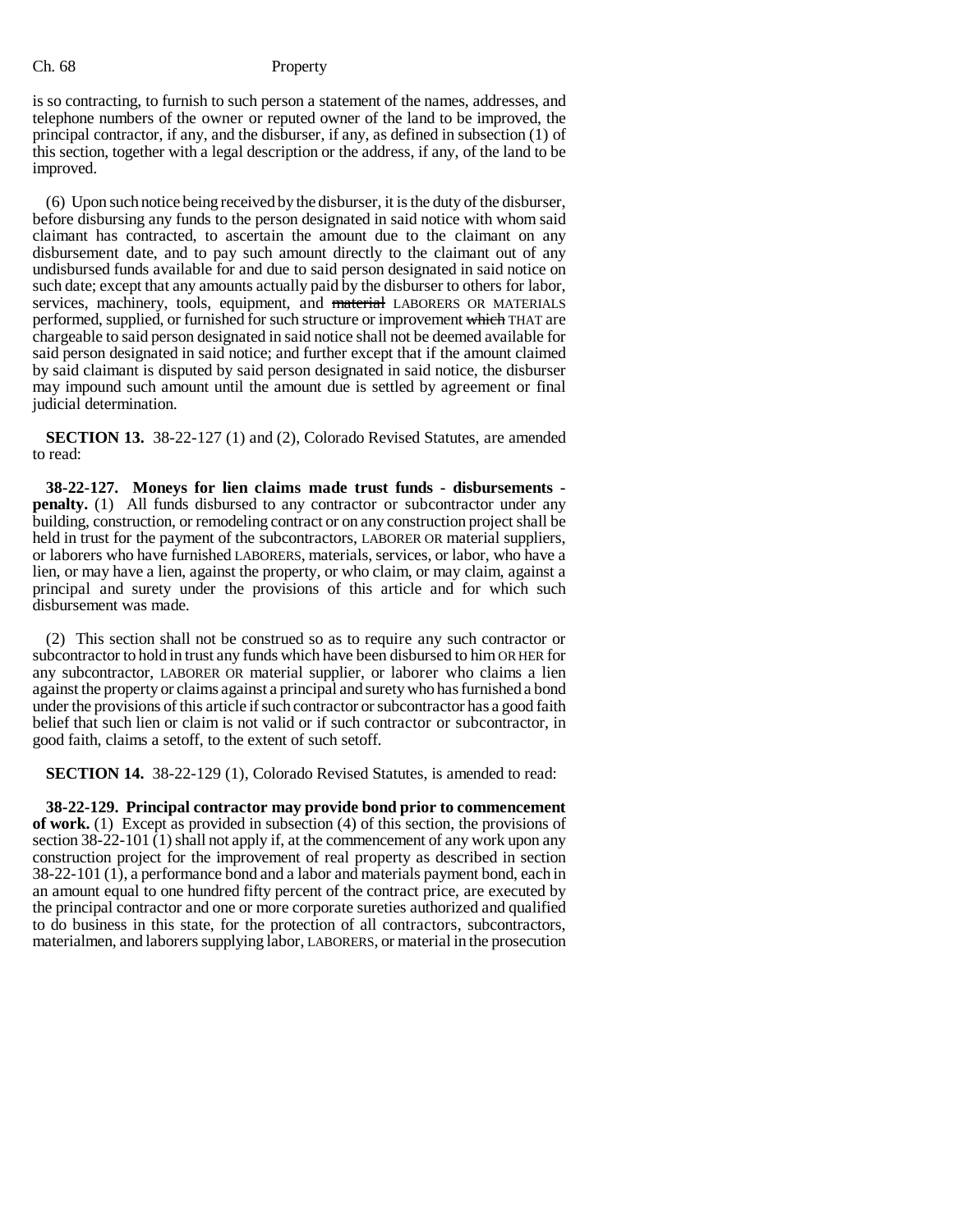of the work on such construction project for the use of each contractor, subcontractor, materialman, or laborer.

**SECTION 15.** 38-26-102 (1), Colorado Revised Statutes, is amended to read:

**38-26-102. Railroad and irrigation contractor's bond - action - limitation.** (1) Whenever any railroad, reservoir, or irrigating canal company contracts with any person or corporation for the construction of its railroad, reservoir, or irrigating canal, or any part thereof, such company shall take from the person or corporation with whom such contract is made a good and sufficient bond, conditioned that such contractor shall pay or cause to be paid to all laborers, mechanics, materialmen, ranchmen, farmers, merchants, and other persons who supply such contractor, or any of his OR HER subcontractors, with labor, work, material LABORERS, MATERIALS, ranch or farm products, provisions, goods, or supplies of any kind all just debts incurred therefor in carrying on such work, which bond shall be filed by such company in the office of the county clerk and recorder in the county where the principal work of such contractor is carried on. If any such railroad, reservoir, or irrigation canal company fails to take such bond, such company shall be liable to the persons mentioned to the full extent of all such debts so contracted by such contractor or any of his OR HER subcontractors. Any such contractor may take a similar bond from each of his OR HER subcontractors to secure the payment of all debts of the kind mentioned incurred by him SUCH CONTRACTOR and file the same.

**SECTION 16.** 38-26-103, Colorado Revised Statutes, is amended to read:

**38-26-103. Verified account to company - withhold payments.** Every laborer, mechanic, ranchman, farmer, merchant, or other person performing any work or labor or furnishing any material LABORERS, MATERIALS, ranch or farm products, provisions, goods, or supplies to any contractor or subcontractor in the construction of any railroad, reservoir, or irrigation canal, or any part thereof, used by such contractor or subcontractor in carrying on said work of construction whose demand for work, labor, LABORERS, material, ranch or farm products, provisions, goods, or supplies so furnished has not been paid may deliver to the company owning such railroad, reservoir, or irrigation canal, or to its agent, a verified account of the amount and value of the work and labor so performed or the LABORERS, material, ranch or farm products, provisions, goods, or supplies so furnished. Thereupon such company, or its agent, shall retain out of the subsequent payments to the contractor the amount of such unpaid account for the benefit of the person to whom the same is due.

**SECTION 17.** 38-26-105 (1), Colorado Revised Statutes, is amended to read:

**38-26-105. Public works contractor's bond - conditions.** (1) Subject to the provisions of subsection (2) of this section, any person, company, firm, or corporation entering into a contract for more than fifty thousand dollars with any county, municipality, or school district for the construction of any public building or the prosecution or completion of any public works or for repairs upon any public building or public works shall be required before commencing work to execute, in addition to all bonds that may be required of it, a penal bond with good and sufficient surety to be approved by the board or boards of county commissioners of the county or counties, the governing body or bodies of the municipality or municipalities, or the district school board or boards, conditioned that such contractor shall at all times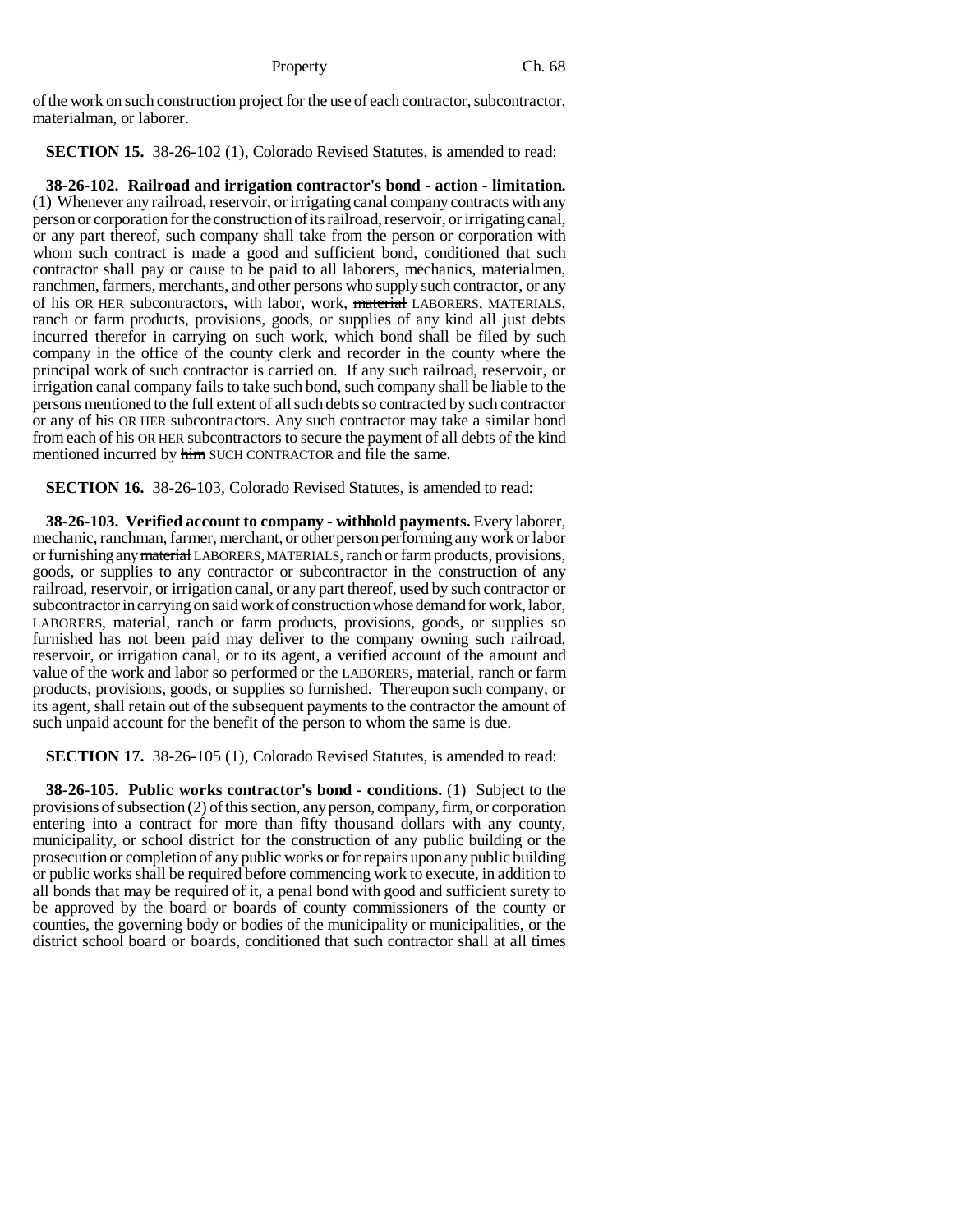promptly make payments of all amounts lawfully due to all persons supplying or furnishing him or his SUCH PERSON OR SUCH PERSON'S subcontractors with labor, LABORERS, materials, rental machinery, tools, or equipment used or performed in the prosecution of the work provided for in such contract and that such contractor will indemnify and save harmless the county, municipality, or school district to the extent of any payments in connection with the carrying out of any such contract which the county or counties, municipality or municipalities, and school district or school districts may be required to make under the law. Subcontractors, materialmen, mechanics, suppliers of rental equipment, and others may have a right of action for amounts lawfully due them from the contractor or subcontractor directly against the principal and surety of such bond. Such action for material LABORERS, MATERIALS, rental machinery, tools, or equipment furnished or labor rendered shall be brought within six months after the completion of the work and not afterwards.

**SECTION 18.** 38-26-106 (2), Colorado Revised Statutes, is amended to read:

**38-26-106. Contractor executes bond.** (2) Such bond shall be duly executed by a qualified corporate surety, conditioned upon the faithful performance of the contract, and, in addition, shall provide that, if the contractor or his OR HER subcontractor fails to duly pay for any labor, materials, team hire, sustenance, provisions, provender, or other supplies used or consumed by such contractor or his OR HER subcontractor in performance of the work contracted to be done or fails to pay any person who supplies LABORERS, rental machinery, tools, or equipment, all amounts due as the result of the use of such LABORERS, machinery, tools, or equipment, in the prosecution of the work, the surety will pay the same in an amount not exceeding the sum specified in the bond together with interest at the rate of eight percent per annum. Unless such bond is executed, delivered, and filed, no claim in favor of the contractor arising under such contract shall be audited, allowed, or paid. A certified or cashier's check or a bank money order made payable to the treasurer of the state of Colorado or to the treasurer or other officer designated by the governing body of the contracting local government may be accepted in lieu of a bond.

#### **SECTION 19.** 38-26-107 (1), Colorado Revised Statutes, is amended to read:

**38-26-107. Supplier may file statement - notice - withholding funds.** (1) Any person, copartnership, association of persons, company, or corporation that has furnished labor, materials, team hire, sustenance, provisions, provender, or other supplies used or consumed by such contractor or his OR HER subcontractor in or about the performance of the work contracted to be done or that supplies LABORERS, rental machinery, tools, or equipment to the extent used in the prosecution of the work whose claim therefor has not been paid by the contractor or the subcontractor, at any time up to and including the time of final settlement for the work contracted to be done, which final settlement shall be duly advertised at least ten days prior thereto by publication of notice thereof at least twice in a public newspaper of general circulation published in the counties wherein the work was contracted for and wherein such work was performed, may file with the board, officer, person, or other contracting body by whom the contract was awarded a verified statement of the amount due and unpaid on account of such claim.